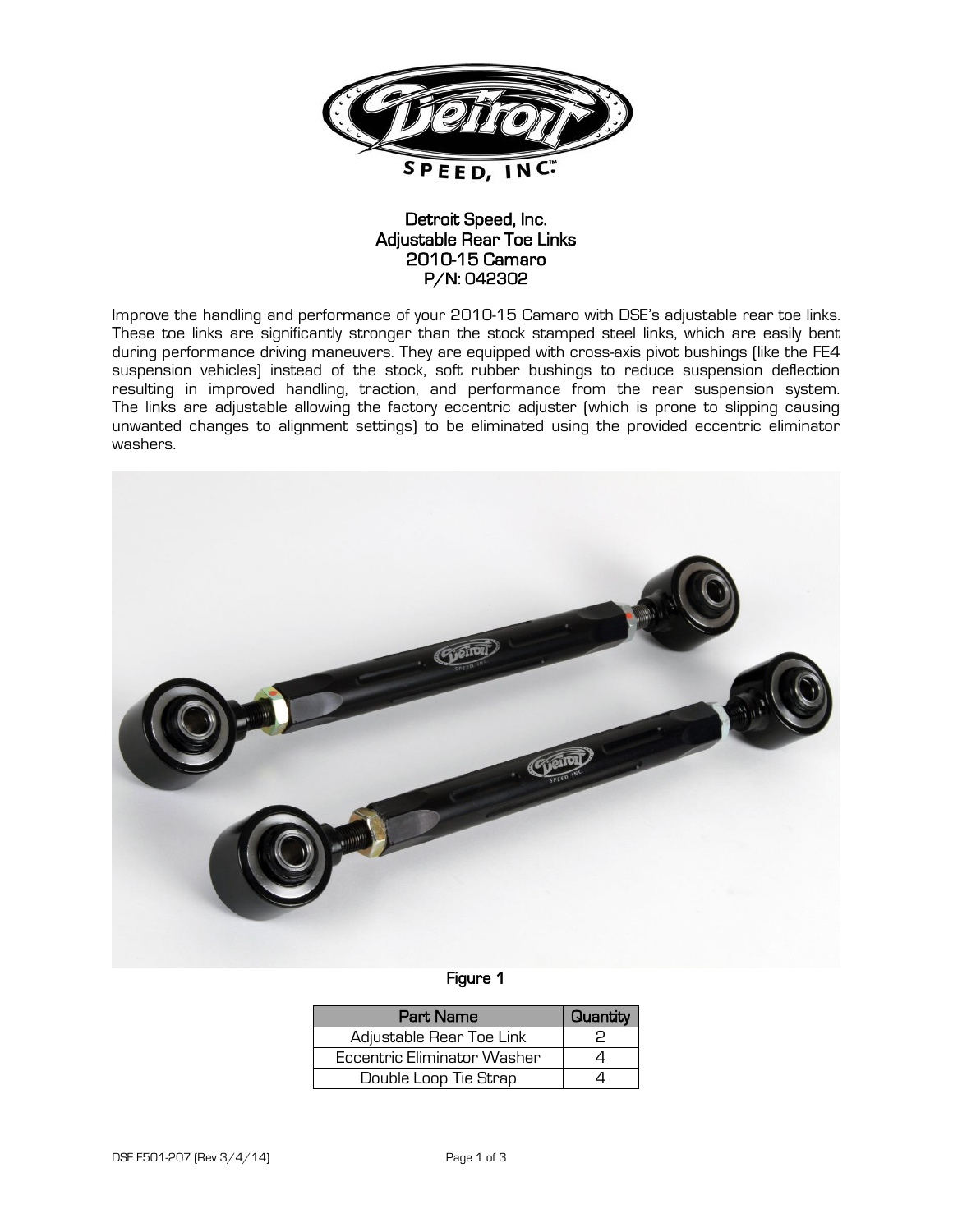## Installation Instructions:

- 1. Safely raise and support the vehicle.
- 2. Remove the rear tire and wheel assemblies.
- 3. Remove the rear wheel speed sensor wiring harnesses from the rear toe links.
- 4. Remove the inboard and outboard toe link nuts and bolts. Remove the toe links from the vehicle.



Figure 2

- 5. Knock the eccentric washers off of the inboard bolts using a socket or a piece of tubing and a hammer (see Figure 2). None of the original eccentric washers will be reused including the ones that were under the inboard mounting nuts.
- 6. Using a hammer and socket or a piece of tubing tap the eccentric eliminator washers onto the original inboard bolts.
- 7. Install the new DSE toe links into the vehicle; the links come pre-adjusted to the stock toe link length.



Figure 3